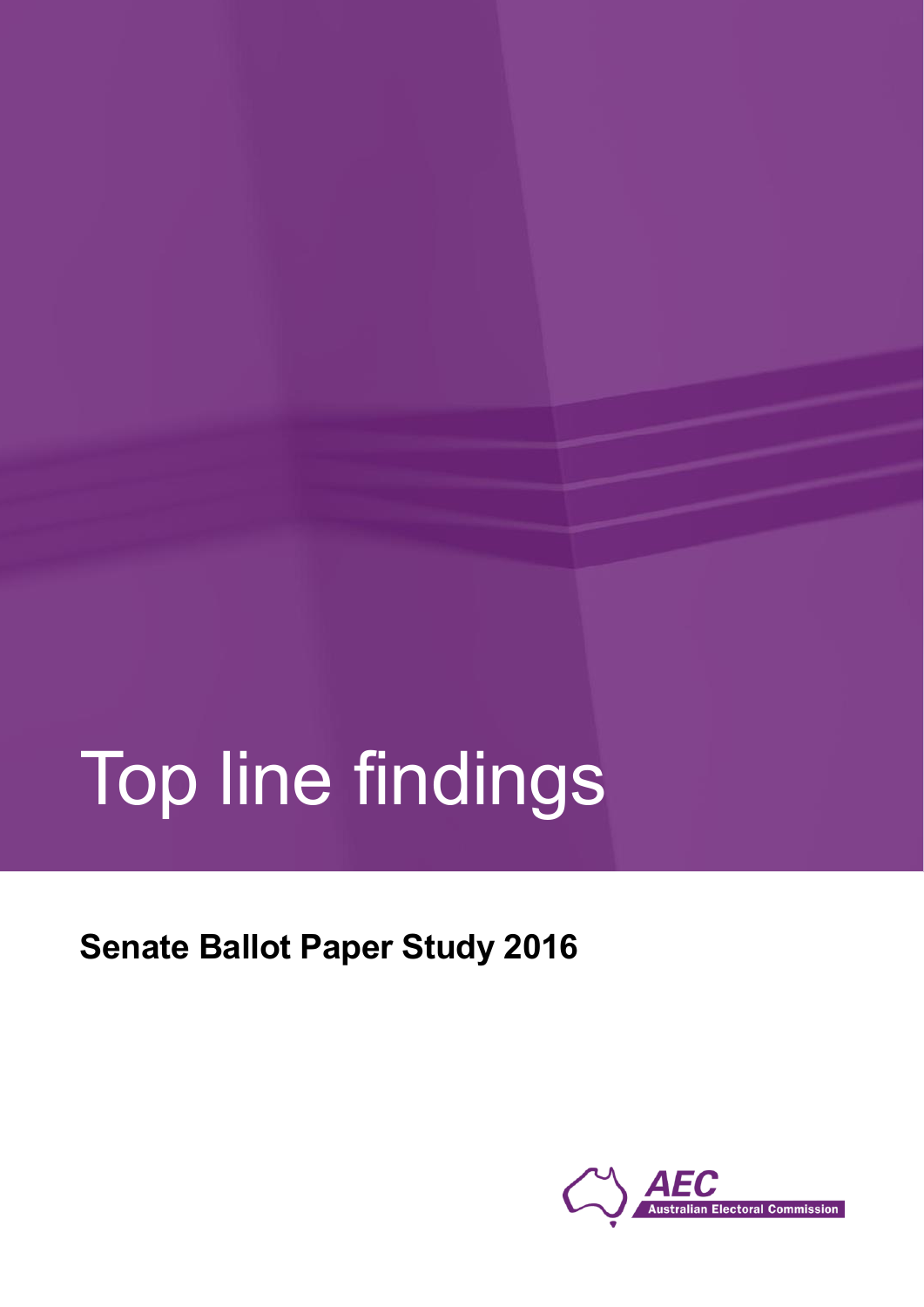## **Contents**

### **Tables**

| Table 4. Effective preferences marked as a proportion of all above the line votes, 2016 Senate |  |
|------------------------------------------------------------------------------------------------|--|
| Table 5. Effective preferences marked as a proportion of all below the line votes, 2016 Senate |  |
|                                                                                                |  |
|                                                                                                |  |
|                                                                                                |  |

## Figures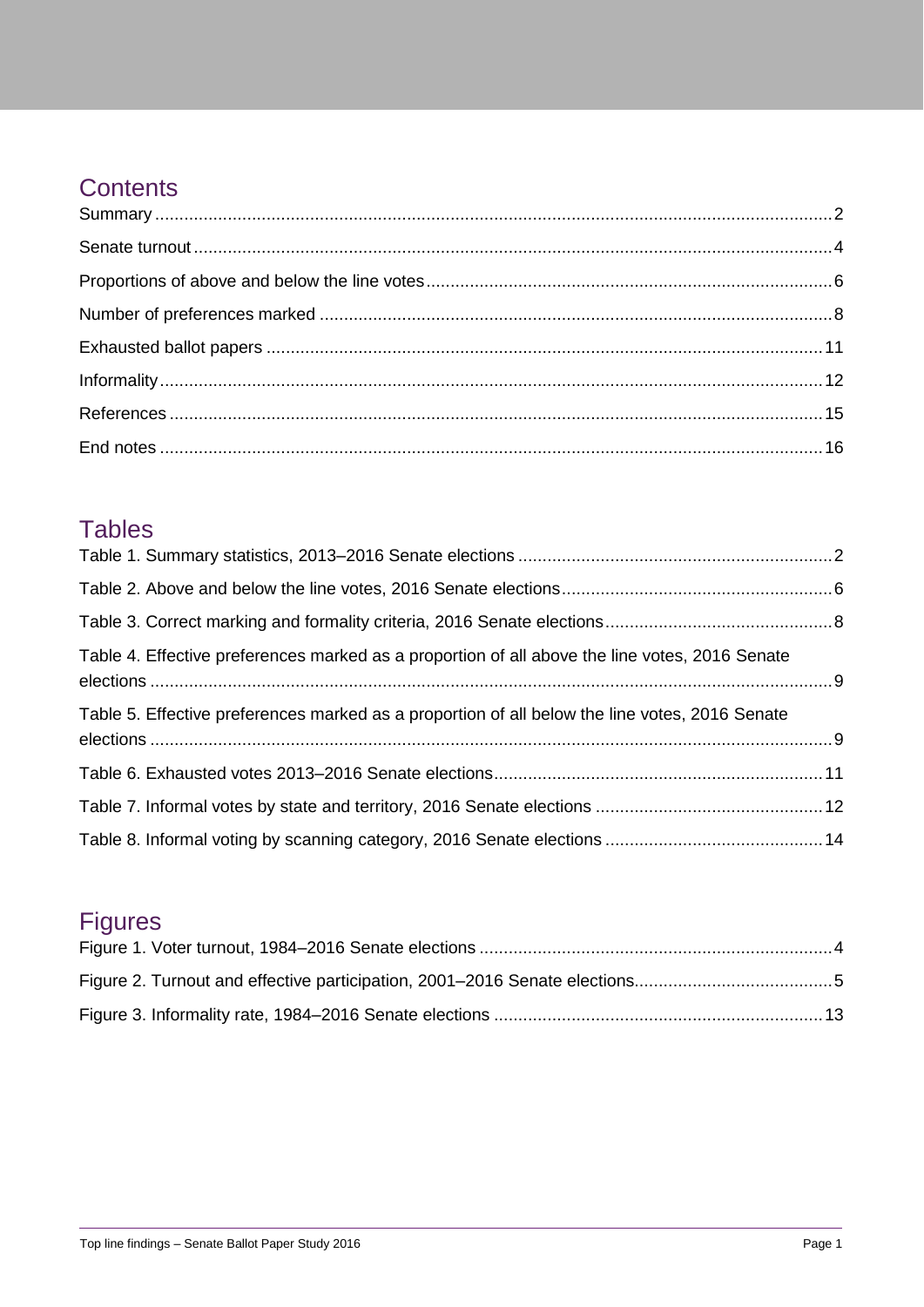# <span id="page-2-0"></span>**Summary**

<span id="page-2-1"></span>

|  | Table 1. Summary statistics, 2013-2016 Senate elections |
|--|---------------------------------------------------------|
|--|---------------------------------------------------------|

| Item                                                | 2013       | 2016       | Change <sup>a</sup> |
|-----------------------------------------------------|------------|------------|---------------------|
| Turnout                                             |            |            |                     |
| <b>Number</b>                                       | 13,822,161 | 14,406,706 | 584,545             |
| Proportion of enrolled population (%)               | 93.88      | 91.93      | $-1.95$             |
| Proportion of eligible population (%) <sup>b</sup>  | 87.09      | 87.34      | 0.26                |
| Votes <sup>c</sup>                                  |            |            |                     |
| Formal (%)                                          | 97.04      | 96.06      | $-0.98$             |
| Above the line $(\%)^d$                             | 96.49      | 93.47      | $-3.02$             |
| Below the line $(\%)^d$                             | 3.51       | 6.53       | 3.02                |
| Followed ballot paper instructions (%) <sup>d</sup> | 99.49      | 93.44      | $-5.81$             |
| Allowed by savings provisions (%) <sup>d</sup>      | 0.51       | 6.56       | 5.81                |
| Exhausted (%) <sup>d</sup>                          | 0.05       | 7.52       | 7.47                |
| Informal $(\%)$                                     | 2.96       | 3.94       | 0.98                |

<span id="page-2-2"></span>(Australian Electoral Commission, 2016a; Australian Electoral Commission, 2016c)

- This research paper presents findings of various analyses of voter behaviour and the operation of the 2016 federal election counts. Subsequent changes in the composition of the Senate have not been incorporated but would not affect the findings.
- Senate turnout as a number (that is, the total number of votes cast) grew by 584,545 from 2013 to 2016. However enrolment growth over the same period was stronger, which resulted in a decline in the turnout rate.
	- Senate turnout for 2016 was 584,545 (4.2 per cent) higher than in 2013.
	- Enrolment for 2016 was 948,166 (6.4 per cent) higher than in 2013.
- The Senate turnout rate was 91.9 per cent, the lowest rate since 1925 and almost two percentage points lower than in 2013.
	- Causes of variation in turnout are difficult to determine and it is likely that a range of factors are involved. These factors may also vary between divisions (for example, the

**.** 

<sup>&</sup>lt;sup>a</sup> Change is measured in numeric change for numbers, and as percentage point change for percentages.

b Based on preliminary estimates of the eligible population, subject to revision.

<sup>c</sup> Number of votes is the same as the turnout number.

<sup>d</sup> Proportion of formal ballot papers.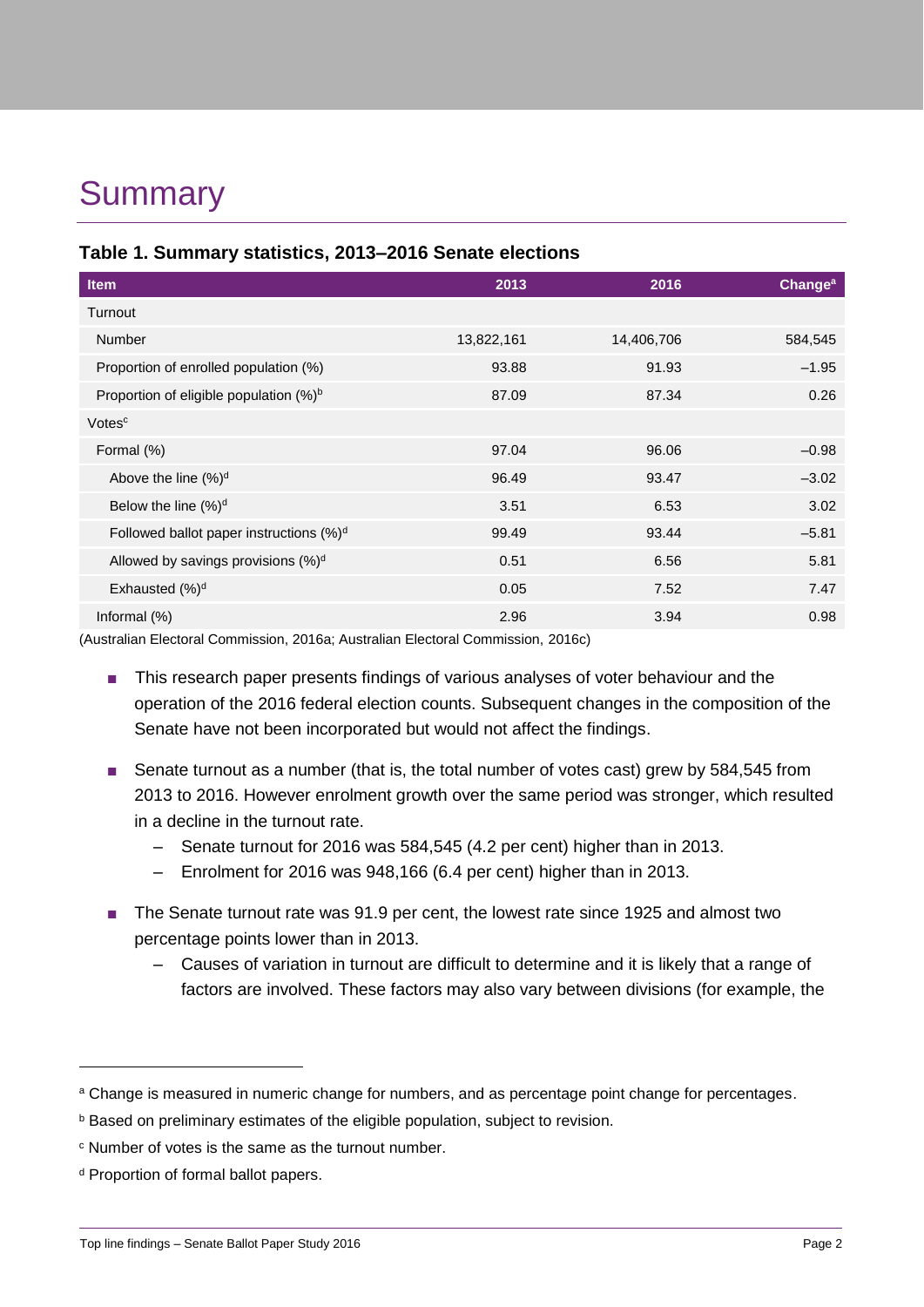drivers of low turnout in rural divisions may not be the same as those driving low turnout for inner city divisions in Sydney and Melbourne).

- As official measures of turnout do not take into account the enrolment rate at the time of the election and include informal ballot papers (which are not used in determining election results), alternative statistics can be used to provide additional context.
	- Comparing turnout to the population who are eligible to vote (which removes enrolment as a factor) shows an estimated 'turnout' of 87.3 per cent for 2016, a rise of 0.3 percentage points from 2013.
	- Comparing formal votes to the population who are eligible to vote (removing both enrolment and informal vote) shows an 'effective participation rate' of 83.9 per cent for 2016, a decline of 0.6 percentage points from 2013.
- Nationally 13,838,900 ballot papers were deemed to be formal, and 567,806 were deemed informal. The informality rate for the 2016 Senate elections was 3.94 per cent, compared to 2.96 per cent in 2013.
	- New South Wales had the highest rate of informal voting in 2016 (4.4 per cent), while the Australian Capital Territory had the lowest (2.2 per cent).
- For the 2016 Senate elections, 12,934,792 above the line (ATL, 93.5 per cent) and 904,108 below the line (BTL, 6.5 per cent) ballot papers were counted. By comparison, 12,941,989 ATL (96.5 per cent) and 471,030 BTL (3.5 per cent) ballot papers were counted for the 2013 Senate elections.
- Of the formal ballot papers counted:
	- 93.4 per cent had at least the instructed number of effective preferences
	- 6.6 per cent had less than the instructed number of effective preferences, but were saved as formal
	- 358,744 of those ballot papers that were saved as formal were counted as number '1' only ATL (2.6 per cent of all formal ballot papers).
- Nationally, 7.5 per cent of formal ballot papers exhausted, up from 0.05 per cent in 2013.
	- New South Wales had the highest rate of exhausted ballots (9.2 per cent). There were no exhausted ballots in the Northern Territory.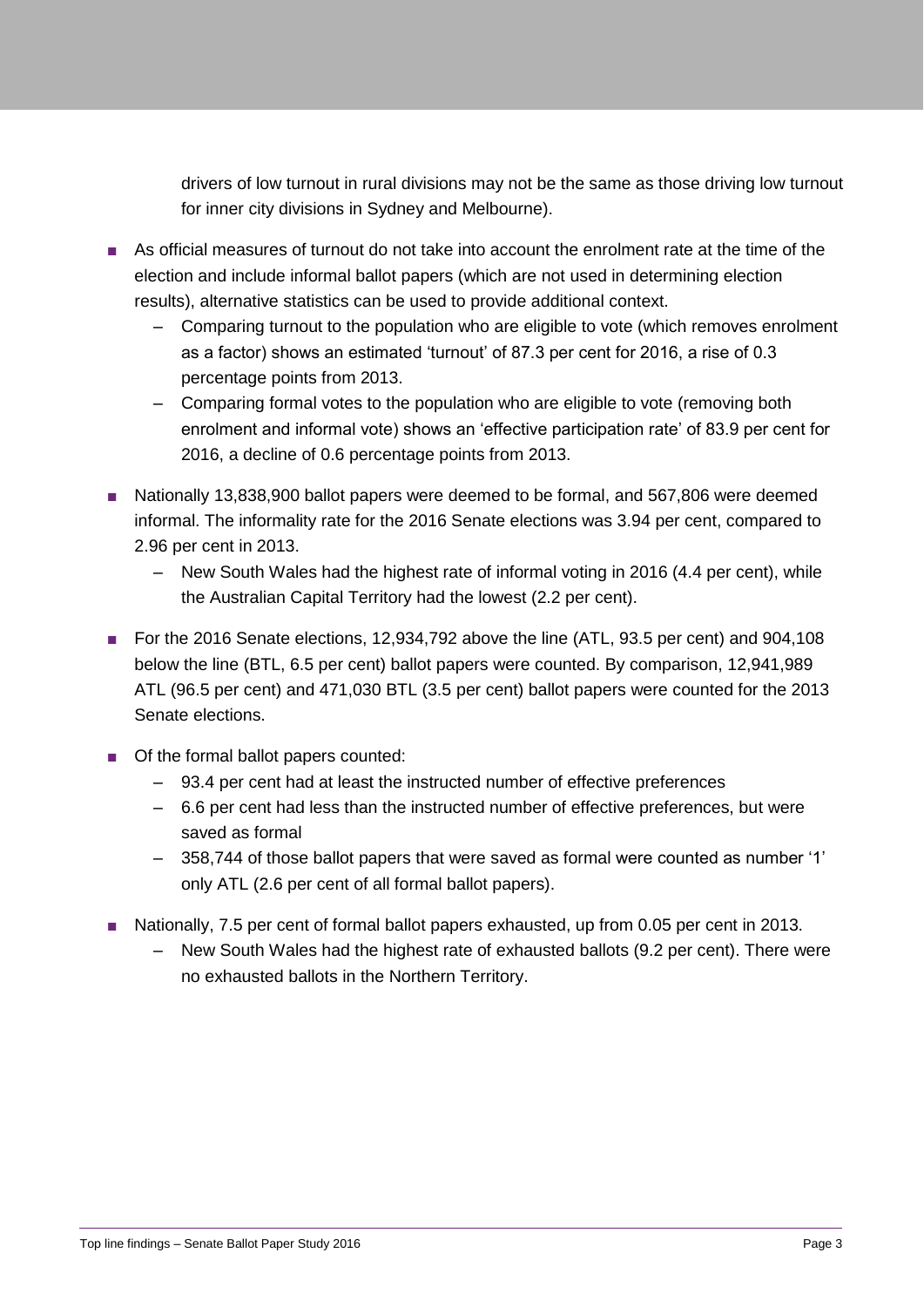## <span id="page-4-0"></span>Senate turnout

The Senate turnout rate for 2016 was 91.9 per cent, down from 93.9 per cent in 2013. This was the lowest turnout rate since 1925 (91.3 per cent), which was the first election run under compulsory voting. The fall in turnout in 2016 continued a downward trend that began in 1996, with brief arrests in 2007 and 2013.



<span id="page-4-1"></span>

(Australian Electoral Commission, 2016b)

Causes of variation in turnout are difficult to determine and it is likely that a range of factors are involved. These factors may also vary between divisions (for example, the drivers of low turnout in rural divisions may not be the same as those driving turnout for inner city divisions in Sydney and Melbourne). Factors that may have contributed to the decline in the turnout rate between 2013 and 2016 include:

- The timing of the election (specifically, that 2016 turnout might have been lower because the election was held in winter and during school holidays in most states and territories)
- Some socio-demographic and socio-economic characteristics of the electorate (particularly age, gender, Indigeneity, and socio-economic status)
- Election-specific and attitudinal factors (such as the perceived competitiveness of the election, seat margins, the likelihood of a change in government as well as community attitudes regarding enrolment and/or voting)
- A higher enrolment rate can mean there are more people on the roll who are less willing to vote.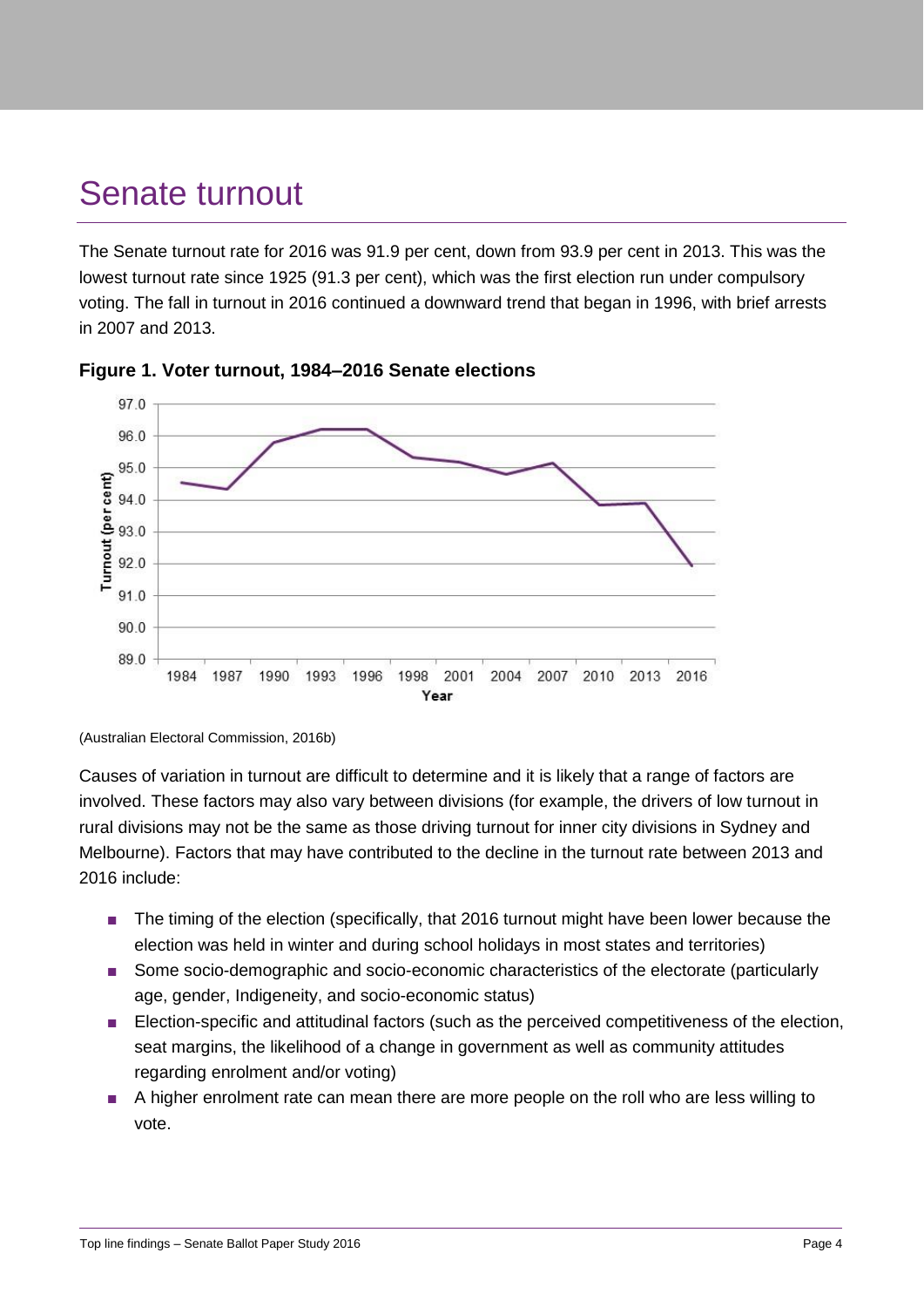In terms of the turnout rate, the increased growth in enrolment due to Federal Direct Enrolment and Update (FDEU) processes may enrol some people who are less engaged in the electoral process. For the 2016 event, enrolment rose by 948,166 (6.4 per cent) compared to 2013. The number of Senate ballot papers counted rose by 584,545 (4.2 per cent) over the same period. However only 31 per cent of the additions to the roll between the 2013 and 2016 election were generated via FDEU. Turnout from FDEU enrolled new electors (in particular) was lower in 2016 than in non-FDEU groups.

However while roll growth can have a negative influence on the *rate* of turnout, it increases the opportunity for electors to vote, and results in an increase in turnout as a *number*. The end result of this is an improved delivery of the voting franchise.

In order to remove the effect of enrolment from turnout, the AEC uses the Voting Eligible Population (VEP) as a denominator. When turnout is compared to the VEP, Senate turnout rose by about 0.3 percentage points between 2013 and 2016. This followed a 0.4 percentage point increase between 2010 and 2013. There is nonetheless an overall decline since 2001 (the earliest year for which reliable VEP data are currently available).

As turnout includes both formal and informal ballot papers cast, informal ballot papers can be excluded to analyse effective participation in the election. When formal votes are compared to the VEP, the effective participation rate for the Senate declined by about 0.6 percentage points between 2013 and 2016. This followed a 1.1 percentage point increase between 2010 and 2013.



<span id="page-5-0"></span>**Figure 2. Turnout and effective participation, 2001–2016 Senate elections**

Australian turnout, aided by compulsory voting, remains high by international standards. However there is a notable downward trend for both the Senate and the House of Representatives.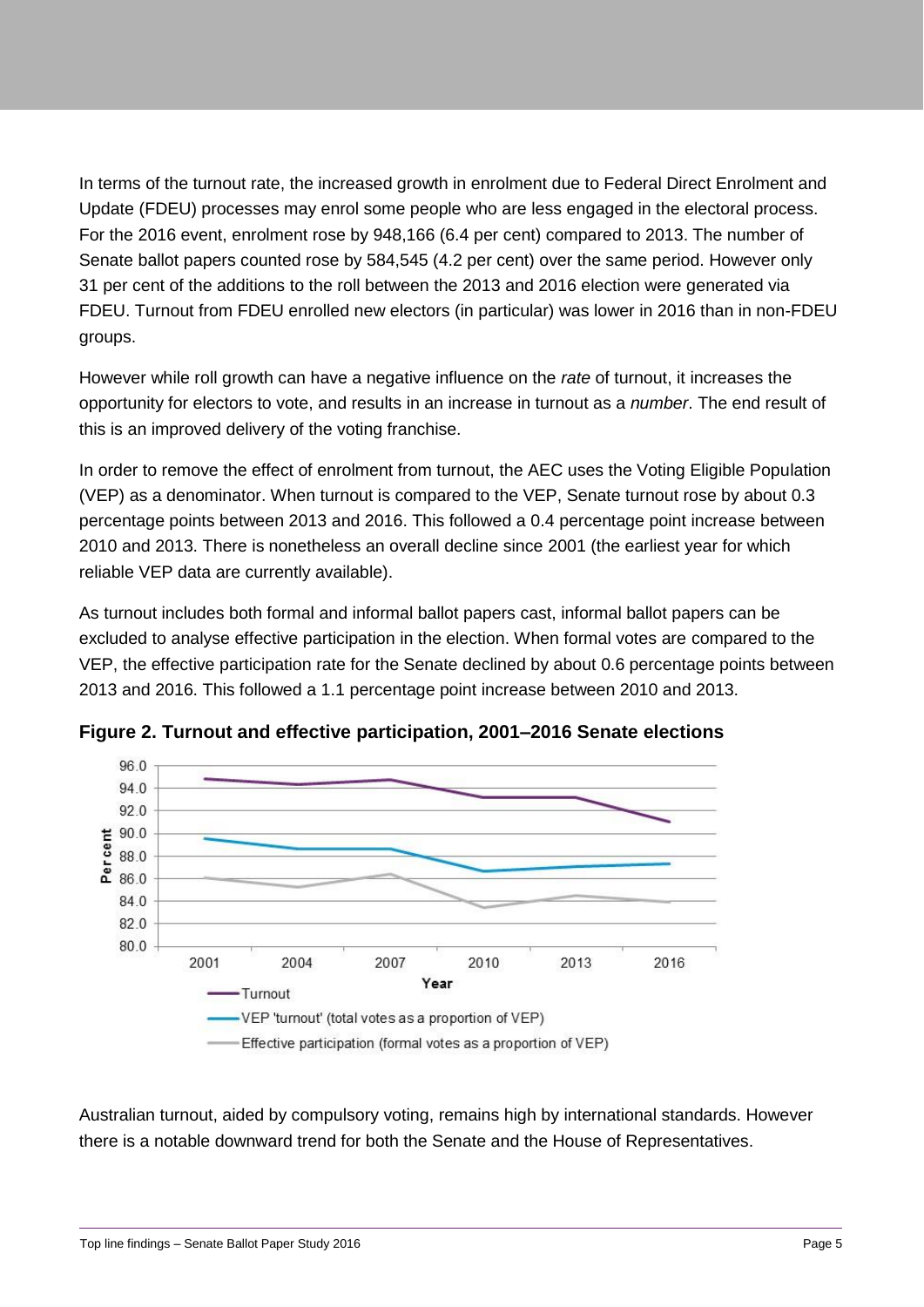## <span id="page-6-0"></span>Proportions of above and below the line votes

Ballot papers are classified into 'above the line' (ATL) or 'below the line' (BTL) based on the preferences that were used for the purposes of counting. Current legislation gives precedence to preferences expressed below the line. As a result, papers marked both above and below the line are classified as follows:

- If the BTL preferences are formal, the ballot paper is treated as a 'BTL'
- If the BTL preferences are informal, and the ATL preferences are formal, the ballot paper is treated as an 'ATL'
- If neither set is formal, the ballot paper is deemed informal.

Historically, larger states have had higher proportions of ATL voting. This was largely due to the high numbers of candidates below the line, and the previous requirement to preference all candidates when voting BTL. It was therefore expected that a move to Partial Preferential Voting<sup>1</sup> would decrease ATL voting, particularly in the larger states.

As the table below shows, this expectation was largely borne out, although Tasmania and the Australian Capital Territory were unusual.

| <b>ATL</b><br>no. | <b>BTL</b><br>no. | <b>Total</b><br>no. | <b>ATL</b><br>$\frac{9}{6}$ | <b>ATL swing</b><br>percentage<br>points |
|-------------------|-------------------|---------------------|-----------------------------|------------------------------------------|
| 4,249,550         | 242,647           | 4,492,197           | 94.60                       | $-3.30$                                  |
| 3,314,376         | 185,861           | 3,500,237           | 94.69                       | $-2.64$                                  |
| 2,555,956         | 167,210           | 2,723,166           | 93.86                       | $-3.14$                                  |
| 1,290,839         | 75,343            | 1,366,182           | 94.49                       | $-1.68$                                  |
| 970,934           | 90,231            | 1,061,165           | 91.50                       | $-1.97$                                  |
| 243,774           | 95,385            | 339,159             | 71.88                       | $-17.78$                                 |
| 216,086           | 38,681            | 254,767             | 84.82                       | $+4.69$                                  |
| 93,277            | 8,750             | 102,027             | 91.42                       | $-0.47$                                  |
| 12,934,792        | 904,108           | 13,838,900          | 93.47                       | $-3.02$                                  |
|                   |                   |                     |                             |                                          |

#### <span id="page-6-1"></span>**Table 2. Above and below the line votes, 2016 Senate elections**

(Australian Electoral Commission, 2016c)

The decline in ATL voting in Tasmania far exceeded declines elsewhere.

■ Tasmania was unusual in the 2016 election in that two Senate candidates chose to run aggressive campaigns to encourage voters to preference them first below the line. This may partly explain the extent of the increase in below the line voting.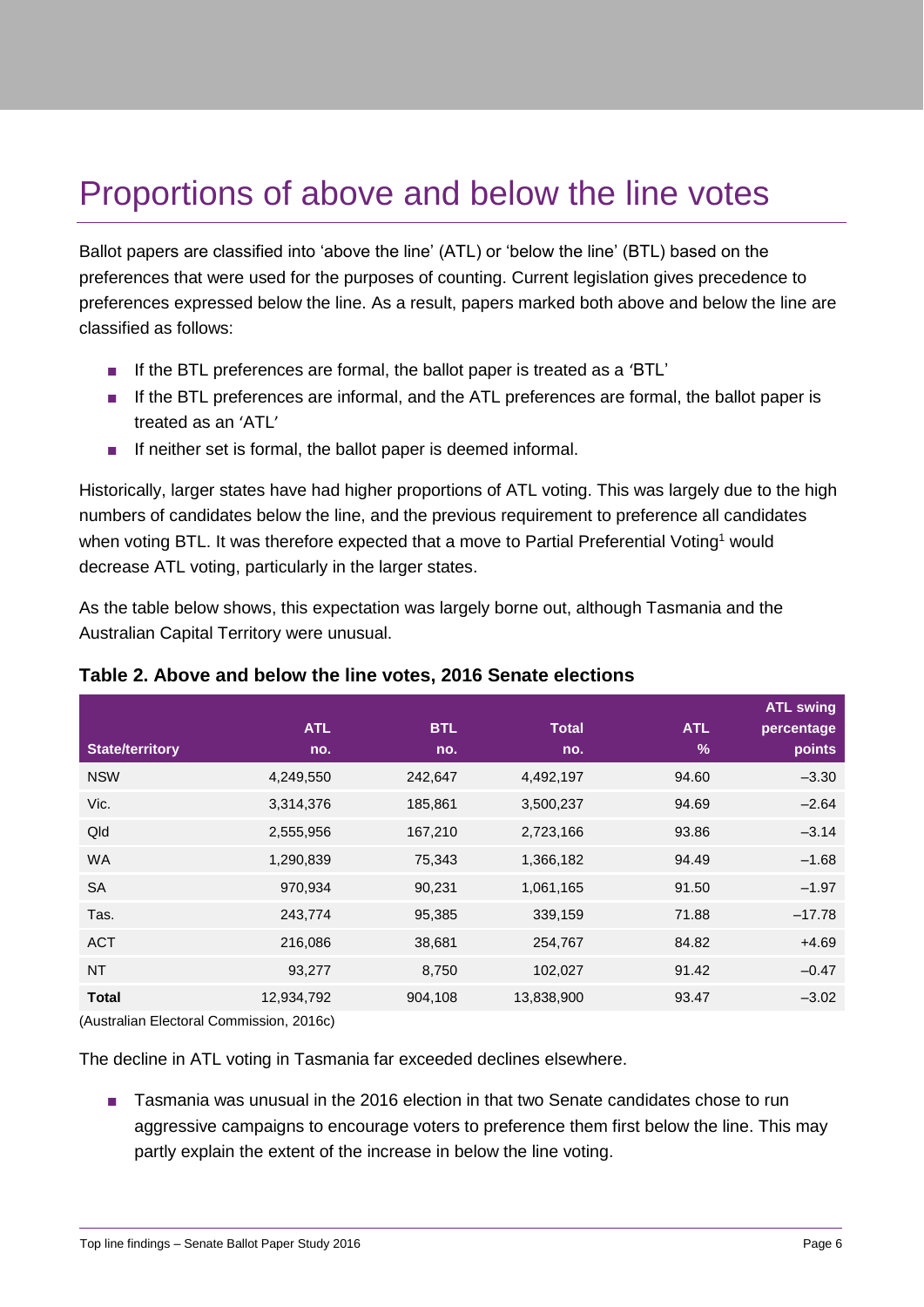■ The Hare-Clark system used for Tasmanian state elections may also predispose voters towards below the line voting, however this is also the case in the Australian Capital Territory.

There is no ready explanation for the increase in ATL voting in the Australian Capital Territory.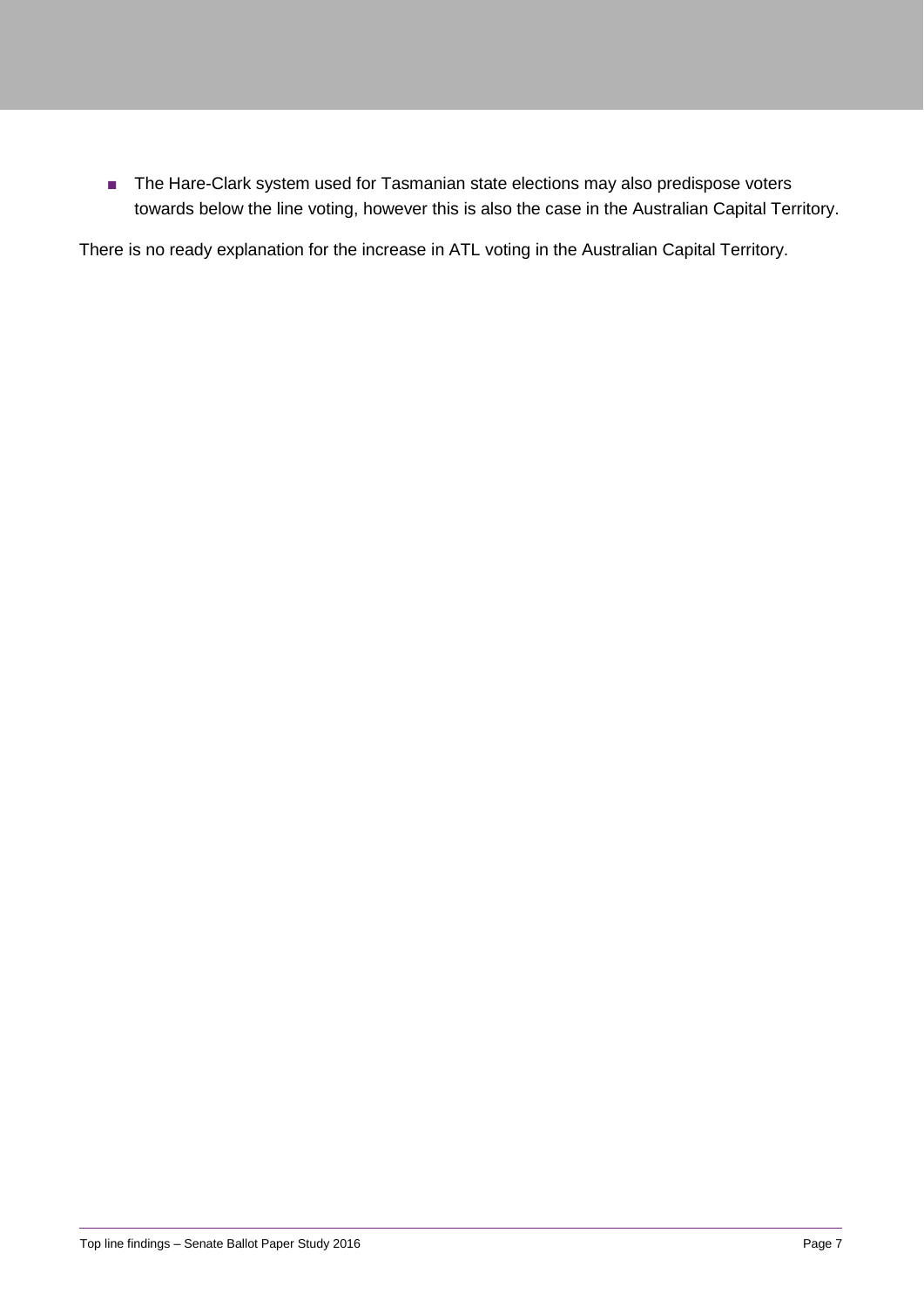# <span id="page-8-0"></span>Number of preferences marked

The *Commonwealth Electoral Act 1918* stipulates the manner in which ballot papers are supposed to be marked. It also stipulates rules (formality criteria) by which ballot papers which are incorrectly marked can still be admitted to the count.

| Type of vote   | <b>Correct marking</b>                            | <b>Formality criteria</b>                                                      |
|----------------|---------------------------------------------------|--------------------------------------------------------------------------------|
| Above the line | An uninterrupted sequence from 1-6, or<br>higher  | A single number 1 above the line                                               |
| Below the line | An uninterrupted sequence from 1-12, or<br>higher | An uninterrupted sequence from 1-6 below<br>the line, with no repeated numbers |

<span id="page-8-1"></span>

| Table 3. Correct marking and formality criteria, 2016 Senate elections |  |  |  |  |
|------------------------------------------------------------------------|--|--|--|--|
|------------------------------------------------------------------------|--|--|--|--|

*Commonwealth Electoral Act 1918.*

Two particular issues were identified prior to the election with regards to compliance with voting instructions. These were the publication and media attention given to the formality criteria, and a long history of '1' only being a valid ATL vote.

Additionally, there is the possibility that electors may have become confused about the number of boxes they were required to number due to habit or misinterpreting which instructions related to above or below the line voting.<sup>2</sup>

The following tables show the number of effective preferences marked for each state/territory, for both ATL and BTL voting. Effective preferences are the preferences that could have moved (i.e. transferred) the ballot paper. Where a number sequence has been interrupted, *no further marks are considered*. This means that the number of effective preferences does not necessarily indicate the number of marks on the paper.

For example:

- A sequence of 1, 2, 3, 4, 5, 6, 7, 8, would be counted as having 8 preferences
- A sequence of 1, 2, 3, 4, 5, 6, 6, 7, 8 would be counted as having 5 preferences
- $\blacksquare$  A sequence of 1, 2, 3, 4, 5, 6, 7, 9, 10 would be counted as having 7 preferences
- Informal ballot papers do not have effective preferences, and are therefore not considered here.

The following tables are aligned to both the voting instructions and the formality requirements. The vast majority of ballot papers, whether above or below the line, had sufficient preferences to meet or exceed the instructed number of preferences (6 ATL, 12 BTL).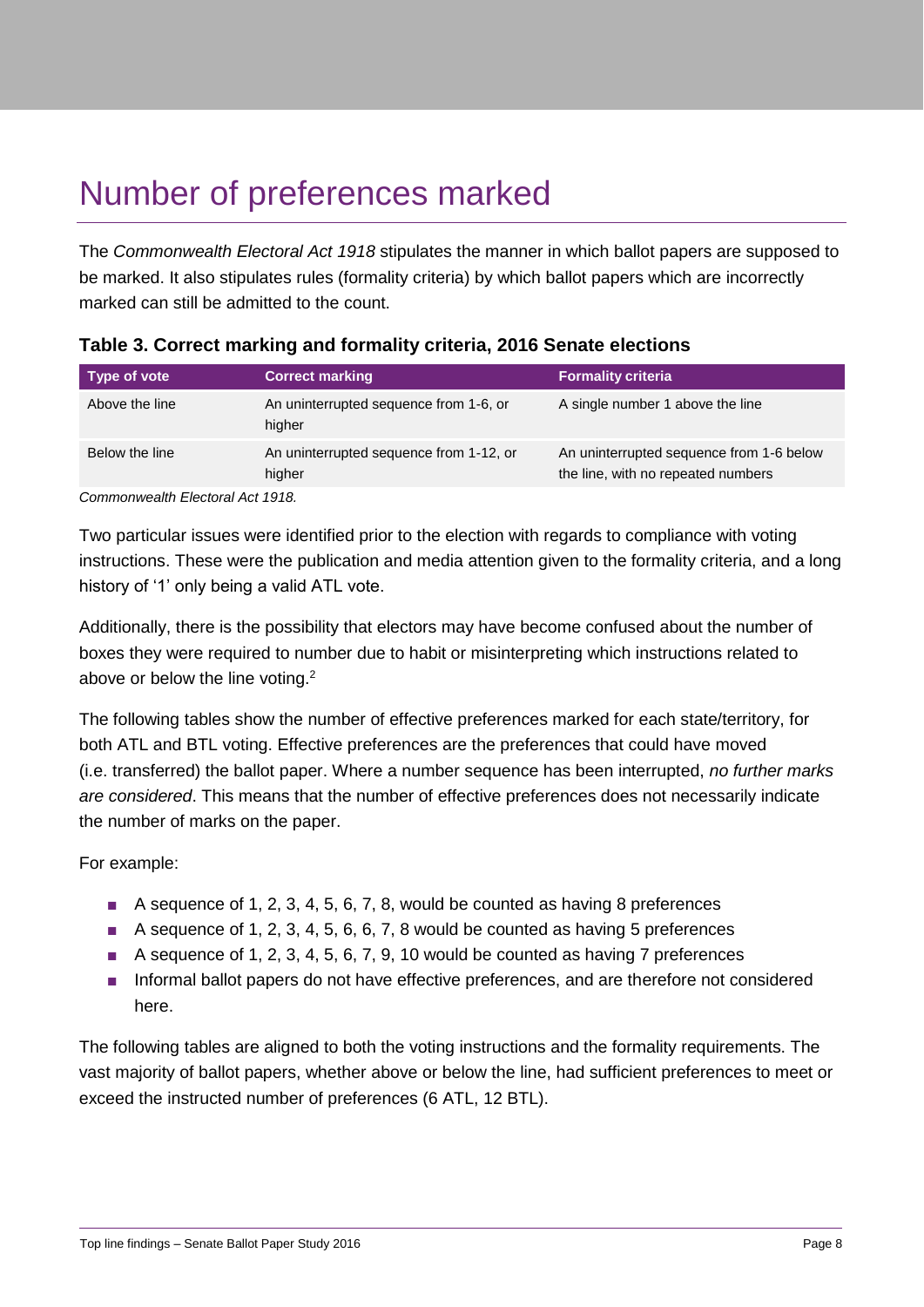|                        | One only | Two to five | <b>Six</b>    | <b>Seven or more</b> | <b>Total</b>  |
|------------------------|----------|-------------|---------------|----------------------|---------------|
| <b>State/territory</b> | $\%$     | %           | $\frac{9}{6}$ | $\frac{9}{6}$        | $\frac{9}{6}$ |
| <b>NSW</b>             | 4.52     | 4.28        | 85.93         | 5.27                 | 100.00        |
| Vic                    | 2.04     | 3.65        | 88.65         | 5.65                 | 100.00        |
| Qld                    | 1.72     | 3.50        | 89.03         | 5.75                 | 100.00        |
| <b>WA</b>              | 1.99     | 3.59        | 88.63         | 5.79                 | 100.00        |
| <b>SA</b>              | 2.18     | 3.22        | 86.91         | 7.70                 | 100.00        |
| Tas.                   | 1.26     | 2.86        | 85.24         | 10.63                | 100.00        |
| <b>ACT</b>             | 1.44     | 2.04        | 83.37         | 13.14                | 100.00        |
| <b>NT</b>              | 2.28     | 2.65        | 56.11         | 38.95                | 100.00        |
| <b>Total</b>           | 2.77     | 3.74        | 87.31         | 6.17                 | 100.00        |

#### <span id="page-9-0"></span>**Table 4. Effective preferences marked as a proportion of all above the line votes, 2016 Senate elections**

(Australian Electoral Commission, 2016a)

As indicated in the above table, most voters (87 per cent) effectively marked the instructed minimum of six boxes if voting above the line. A further 6 per cent of voters marked more than six boxes. Notably, voting with a '1' only, the ATL standard since 1984, was uncommon (accounting for less than 3 per cent of all ATL votes).

The smaller states and territories had higher proportions of electors marking more than six boxes, partly due to an increased tendency to number all of the boxes. The Northern Territory had seven groups, meaning that electors only had to mark one additional box to complete the entire ATL sequence.

|                        | 2016 Senate elections       |                      |                    |                              |                               |
|------------------------|-----------------------------|----------------------|--------------------|------------------------------|-------------------------------|
| <b>State/territory</b> | <b>Six</b><br>$\frac{9}{6}$ | Seven to eleven<br>% | <b>Twelve</b><br>% | <b>Thirteen or more</b><br>% | <b>Total</b><br>$\frac{9}{6}$ |
| <b>NSW</b>             | 3.91                        | 3.47                 | 71.99              | 20.63                        | 100.00                        |
| Vic                    | 3.57                        | 5.82                 | 59.15              | 31.45                        | 100.00                        |
| Qld                    | 3.19                        | 3.40                 | 70.60              | 22.80                        | 100.00                        |
| <b>WA</b>              | 3.43                        | 5.31                 | 61.77              | 29.49                        | 100.00                        |
| <b>SA</b>              | 3.66                        | 2.33                 | 64.44              | 29.57                        | 100.00                        |
| Tas.                   | 2.25                        | 2.50                 | 67.43              | 27.82                        | 100.00                        |
| <b>ACT</b>             | 1.04                        | 1.83                 | 65.19              | 31.93                        | 100.00                        |
| <b>NT</b>              | 2.89                        | 7.97                 | 58.42              | 30.72                        | 100.00                        |
| <b>Total</b>           | 3.34                        | 3.85                 | 66.59              | 26.23                        | 100.00                        |

#### <span id="page-9-1"></span>**Table 5. Effective preferences marked as a proportion of all below the line votes, 2016 Senate elections**

(Australian Electoral Commission, 2016a)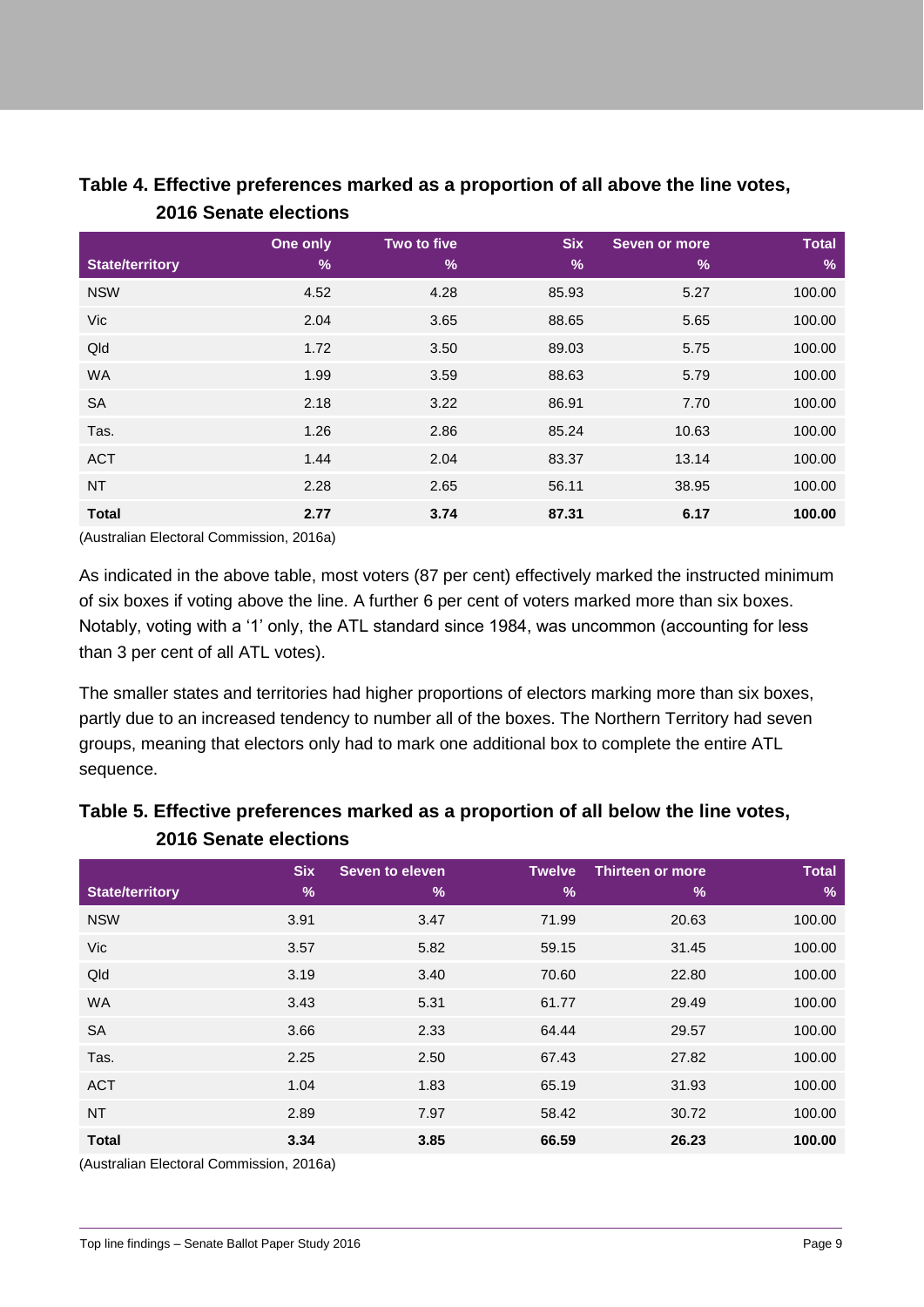For BTL ballot papers, again the most common approach was to mark the minimum number of boxes as instructed on the ballot paper. However, a lower percentage of BTL voters took this approach than ATL voters. A considerably higher proportion of BTL voters (26 per cent verses 6 per cent of ATL voters) marked more than the minimum instructed number of boxes.

New South Wales and Queensland had lower rates of electors voting for 13 or more candidates. This might be related to a combination of the Optional Preferential Voting systems used in those states<sup>3</sup>, and the high numbers of candidates serving as a deterrent to expressing more preferences.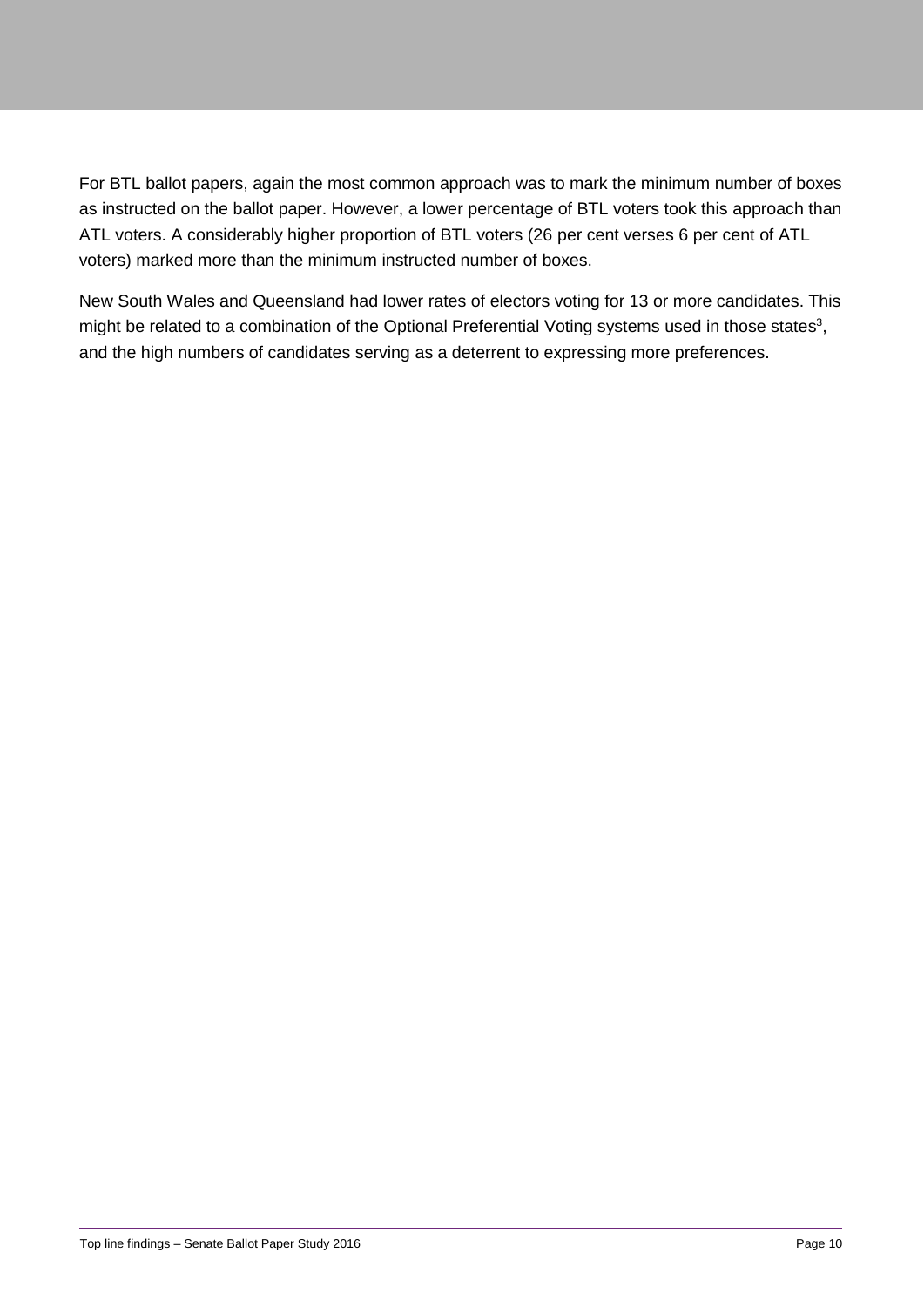# <span id="page-11-0"></span>Exhausted ballot papers

A ballot paper is considered 'exhausted' when, following a distribution of a surplus, or the exclusion of a candidate, it can no longer be distributed to a candidate. It should be noted that exhaustion does not mean that a ballot paper had no impact on an election. A ballot paper may be involved in the election of multiple candidates before it exhausts.

Under the 1983 Senate voting reforms, exhaustion was a rare occurrence due to the use of Full Preferential Voting. Following the introduction of Partial Preferential Voting in the 2016 Senate voting reforms, exhaustion was expected to be considerably more common.

As shown below, this expectation was correct to a large extent in most states and territories.

|                        | <b>2016 Senate elections</b>            |                        |                                   | <b>2013 Senate elections</b>            |                               |                          |                                      |
|------------------------|-----------------------------------------|------------------------|-----------------------------------|-----------------------------------------|-------------------------------|--------------------------|--------------------------------------|
| <b>State/territory</b> | <b>Exhausted</b><br><b>votes</b><br>no. | Formal<br>votes<br>no. | <b>Exhausted</b><br>$\frac{9}{6}$ | <b>Exhausted</b><br><b>votes</b><br>no. | <b>Formal</b><br>votes<br>no. | <b>Exhausted</b><br>$\%$ | <b>Swing</b><br>percentage<br>points |
| <b>NSW</b>             | 414,656                                 | 4,492,197              | 9.23                              | 1,918                                   | 4,376,143                     | 0.04                     | $+9.19$                              |
| Vic.                   | 300,283                                 | 3,500,237              | 8.58                              | 1,944                                   | 3,381,529                     | 0.06                     | $+8.52$                              |
| Qld                    | 208,964                                 | 2,723,166              | 7.67                              | 1,065                                   | 2,619,461                     | 0.04                     | $+7.63$                              |
| <b>WA</b>              | 85,766                                  | 1,366,182              | 6.28                              | 866                                     | 1,310,278                     | 0.07                     | $+6.21$                              |
| <b>SA</b>              | 21,556                                  | 1,061,165              | 2.03                              | 540                                     | 1,038,434                     | 0.05                     | $+1.98$                              |
| Tas.                   | 9,531                                   | 339,159                | 2.81                              | 348                                     | 336,953                       | 0.10                     | $+2.71$                              |
| <b>ACT</b>             | 109                                     | 254,767                | 0.04                              | 62                                      | 246,742                       | 0.03                     | $+0.02$                              |
| <b>NT</b>              | $\mathbf{0}$                            | 102,027                | 0.00                              | 22                                      | 103,479                       | 0.02                     | $-0.02$                              |
| <b>Total</b>           | 1,040,865                               | 13,838,900             | 7.52                              | 6,765                                   | 13,413,019                    | 0.05                     | $+7.47$                              |

#### <span id="page-11-1"></span>**Table 6. Exhausted votes 2013–2016 Senate elections**

(Australian Electoral Commission, 2016c)

The Northern Territory Senate election had no exhausted ballot papers because there were only two vacancies, and two candidates had a full quota on first preferences. Accordingly no ballot papers were distributed, and no ballot papers could exhaust. However while it is technically true that no ballot papers exhausted, it is also the case that 27,253 ballot papers (26.7 per cent of the formal ballot papers) did not contribute to electing a candidate.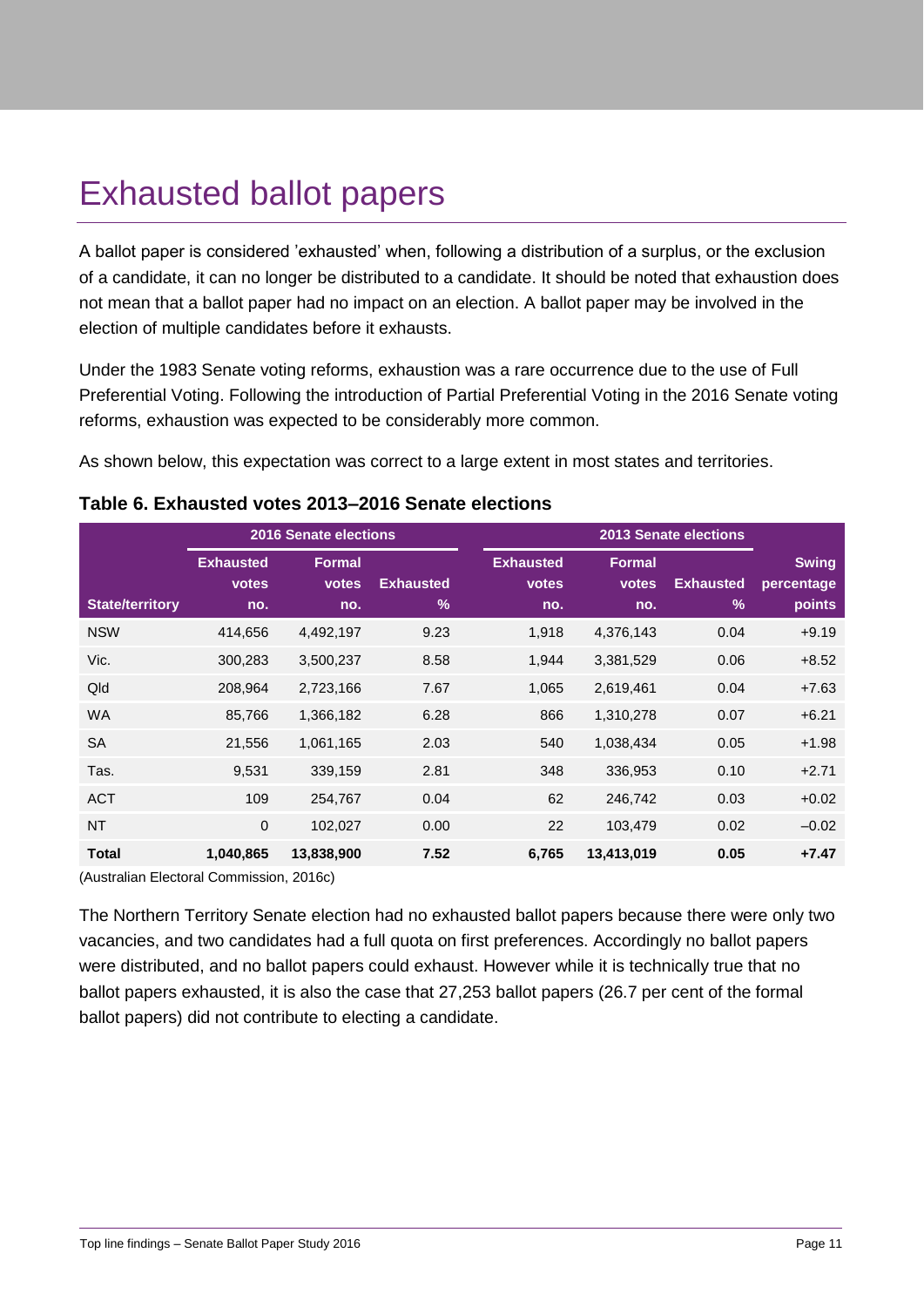# <span id="page-12-0"></span>**Informality**

For the 2016 federal election the Senate informality rate was 3.9 per cent, an increase of 1.0 per cent from 2013.<sup>4</sup> By comparison the overall House of Representatives informality rate was 5.1 per cent in 2016, and 5.9 per cent in 2013.

Senate informality rose in all states and territories in 2016, although this was from a low base and total informality remained relatively low.

| <b>State/territory</b> | <b>Formal votes</b><br>no. | <b>Informal votes</b><br>no. | <b>Total votes</b><br>no. | <b>Informality rate</b><br>$\frac{9}{6}$ | <b>Swing</b><br>percentage<br>points |
|------------------------|----------------------------|------------------------------|---------------------------|------------------------------------------|--------------------------------------|
| <b>NSW</b>             | 4,492,197                  | 213,073                      | 4,705,270                 | 4.53                                     | $+1.21$                              |
| Vic.                   | 3,500,237                  | 153,499                      | 3,653,736                 | 4.20                                     | $+0.83$                              |
| Qld                    | 2,723,166                  | 95,831                       | 2,818,997                 | 3.40                                     | $+1.24$                              |
| <b>WA</b>              | 1,366,182                  | 47,371                       | 1,413,553                 | 3.35                                     | $+0.85$                              |
| <b>SA</b>              | 1,061,165                  | 36,545                       | 1,097,710                 | 3.33                                     | $+0.68$                              |
| Tas.                   | 339,159                    | 12,221                       | 351,380                   | 3.48                                     | $+1.02$                              |
| <b>ACT</b>             | 254,767                    | 5,754                        | 260,521                   | 2.21                                     | $+0.23$                              |
| <b>NT</b>              | 102,027                    | 3,512                        | 105,539                   | 3.33                                     | $+0.66$                              |
| <b>Total</b>           | 13,838,900                 | 567,806                      | 14,406,706                | 3.94                                     | $+0.98$                              |
|                        |                            |                              |                           |                                          |                                      |

#### <span id="page-12-1"></span>**Table 7. Informal votes by state and territory, 2016 Senate elections**

(Australian Electoral Commission, 2013; 2016c)

Note: This table uses 2013 and 2016 Senate election data on calculate swings. The 2016 Tally Room uses data from the 2014 Western Australia Senate election, which changes the total swing to 1.01.

The 2016 Senate voting system reforms were not specifically designed to address informal voting, although a number of elements of the new system could reasonably have been expected to result in lower levels of informality. These elements included:

- The new system has simpler, more inclusive rules of formality
- Most formal votes cast under the previous system would also have been formal in the new system<sup>5</sup>
- The AEC ran an extensive information campaign
- There was extensive media reporting on the new voting system.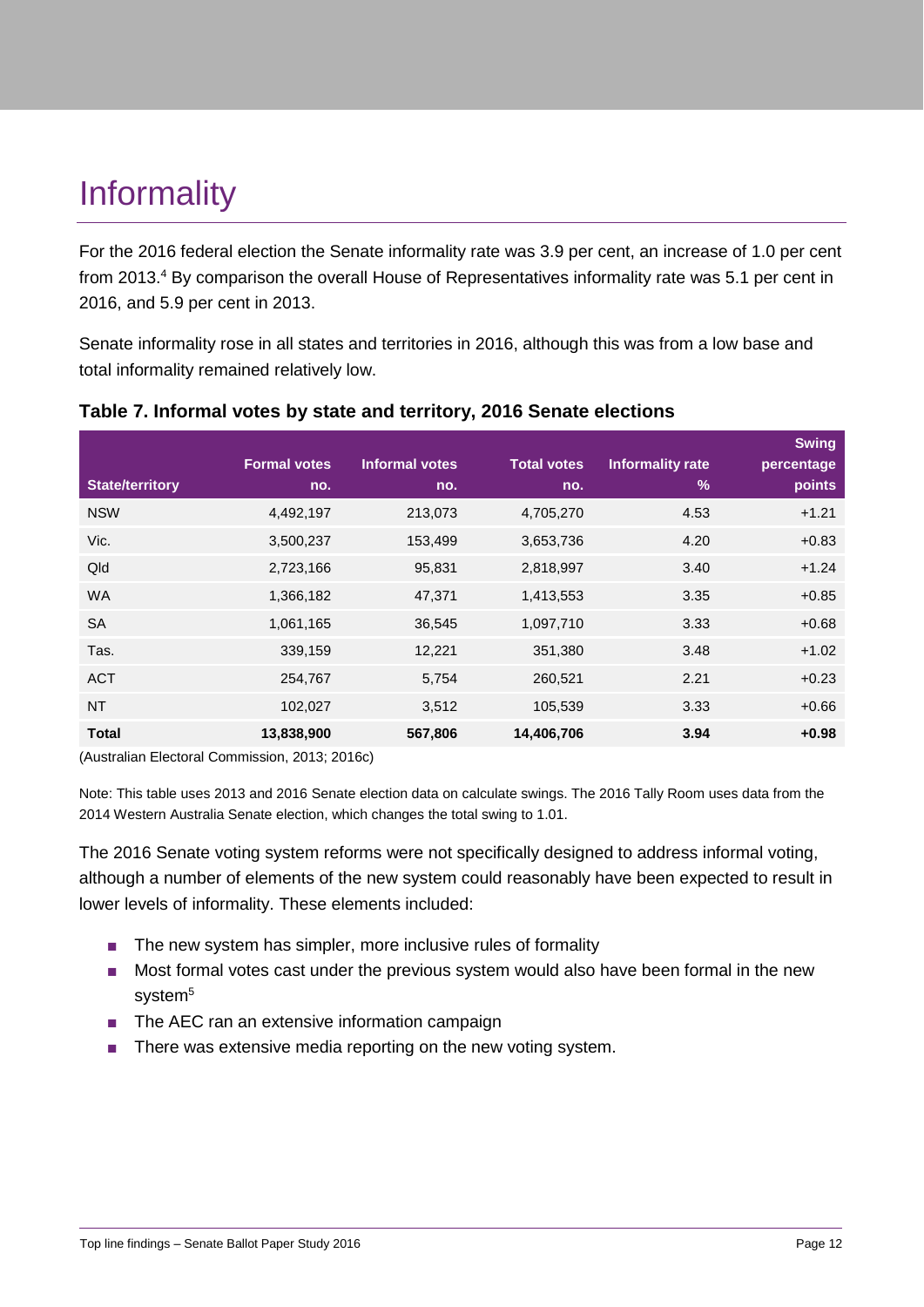However there are a number of other factors that could have placed upward pressure on informal voting, including:

- An increase in the proportion of first time voters due to the large increase in youth enrolment rates and the broader success of Federal Direct Update and Enrolment
- Political disengagement
- Confusion regarding the correct way to fill in the ballot paper.

The 2016 Senate informality rate was not a historic high. Since 1984, when the previous system came into effect, informality rates were higher in 1984 (4.3 per cent) and 1987 (4.1 per cent).



<span id="page-13-0"></span>**Figure 3. Informality rate, 1984–2016 Senate elections**

The following table shows the proportions of each type of informality.

<sup>(</sup>Australian Electoral Commission, 2016b)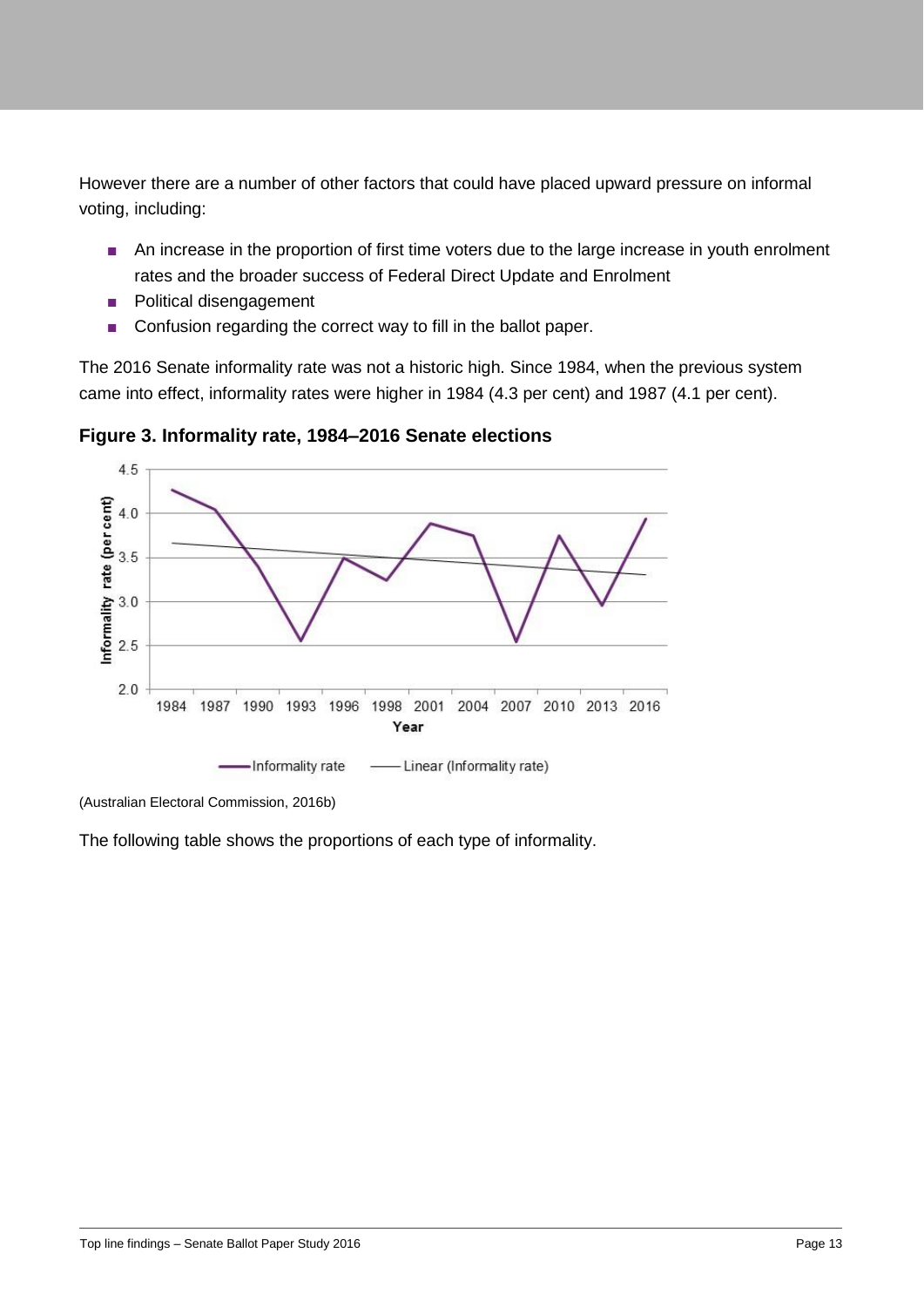|                        | <b>No</b><br><b>Preferences</b> | <b>Informal</b><br>preferences | <b>Paper</b><br>alteration | <b>Voter</b><br>identified | <b>Other</b>  |              |
|------------------------|---------------------------------|--------------------------------|----------------------------|----------------------------|---------------|--------------|
| <b>State/territory</b> | %                               | $\%$                           | %                          | $\%$                       | $\frac{9}{6}$ | <b>Total</b> |
| <b>NSW</b>             | 66.03                           | 33.85                          | 0.09                       | 0.01                       | 0.01          | 100.00       |
| Vic.                   | 60.89                           | 38.98                          | 0.11                       | 0.01                       | 0.00          | 100.00       |
| Qld                    | 64.97                           | 34.82                          | 0.17                       | 0.04                       | 0.00          | 100.00       |
| <b>WA</b>              | 65.50                           | 34.27                          | 0.20                       | 0.04                       | 0.00          | 100.00       |
| <b>SA</b>              | 63.55                           | 36.24                          | 0.11                       | 0.08                       | 0.02          | 100.00       |
| Tas.                   | 60.14                           | 39.79                          | 0.07                       | 0.00                       | 0.00          | 100.00       |
| <b>ACT</b>             | 65.36                           | 34.15                          | 0.31                       | 0.16                       | 0.02          | 100.00       |
| <b>NT</b>              | 60.25                           | 39.55                          | 0.00                       | 0.20                       | 0.00          | 100.00       |
| <b>Total</b>           | 64.09                           | 35.76                          | 0.12                       | 0.03                       | 0.01          | 100.00       |

#### <span id="page-14-0"></span>**Table 8. Informal voting by scanning category, 2016 Senate elections**

(Australian Electoral Commission, 2016a)

Notes:

- 'No preferences' includes no preferences recorded although other marks may be present
- 'Informal preferences' includes preferences that did not meet formality criteria
- 'Paper alteration' includes ballot papers that were altered in such a way as to render the voter's intent unclear (e.g. renaming candidates or parties)
- 'Voter Identified' includes ballot papers on which the voter identified themselves
- 'Other' includes ballot papers that were not confirmed as authentic because, for example, did not contain the issuing officer's initials or bear the official mark, did not match a required template, was disfigured before being cast or for other reasons.

The majority of informal votes in all states and territories recorded no preferences. Of the remaining informal ballot papers, most had informal preferences, while all other forms of informal voting were rare. Comparable data are not available for previous Senate elections, but the high proportion of ballot papers with no recorded preferences could indicate a high rate of intentional informal voting. When the 2016 Informal Ballot Paper Study for the House of Representatives is further advanced, more information will be available about trends in assumed intentional and unintentional informal voting.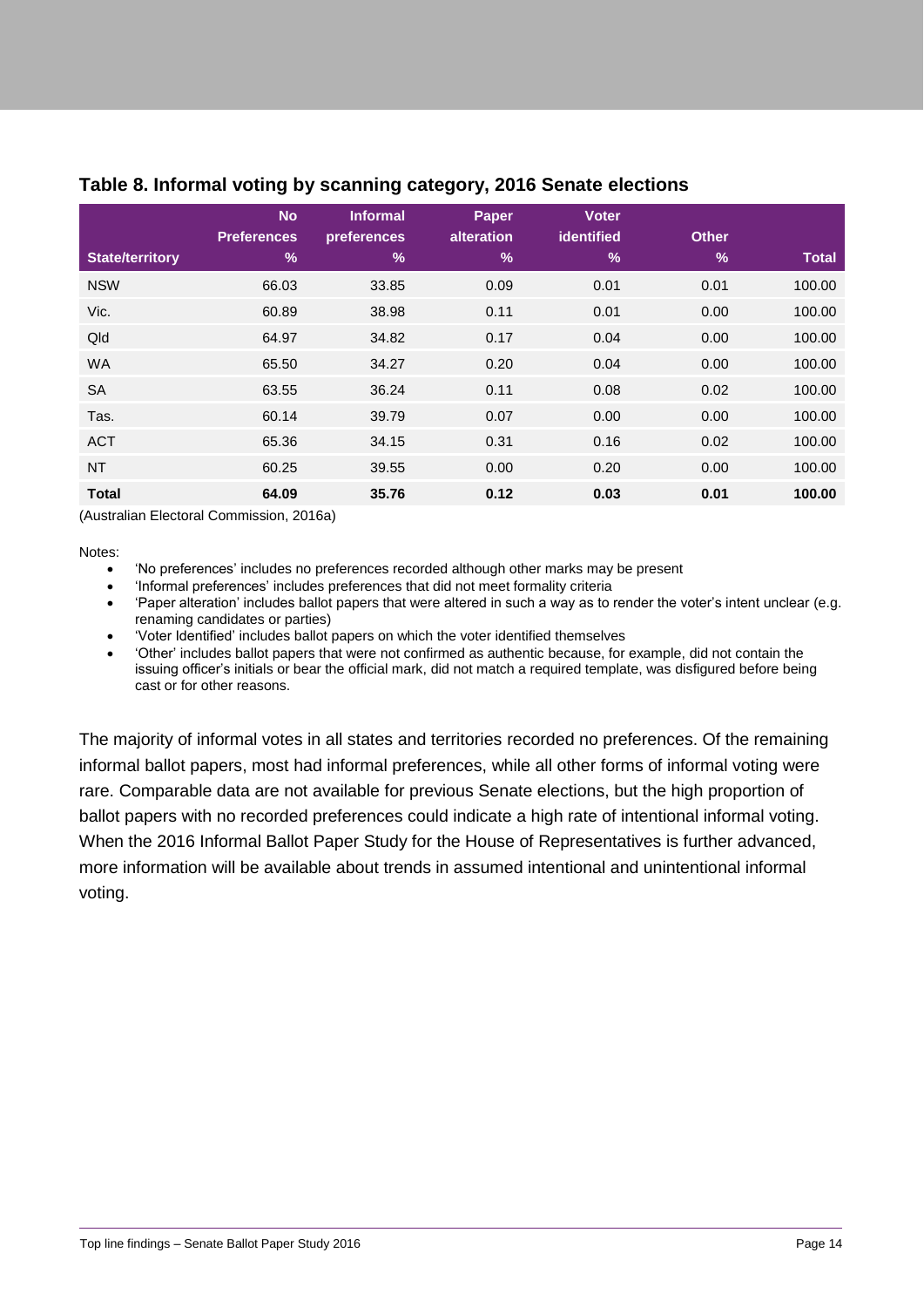## <span id="page-15-0"></span>References

- Australian Electoral Commission. (2013). *Virtual Tally Room, The Official 2013 Election Results*. Retrieved November 8, 2016, from http://results.aec.gov.au/17496/Website/Default.htm
- Australian Electoral Commission. (2016a). Ballot paper scanning data, 2016 Senate elections.
- Australian Electoral Commission. (2016b). Historical Election Statistics Archive. Strategic Research and Analysis Section, Internal electronic resource.
- Australian Electoral Commission. (2016c). *Tally Room, 2016 Federal Election*. Retrieved November 8, 2016, from http://results.aec.gov.au/20499/Website/HouseDefault-20499.htm